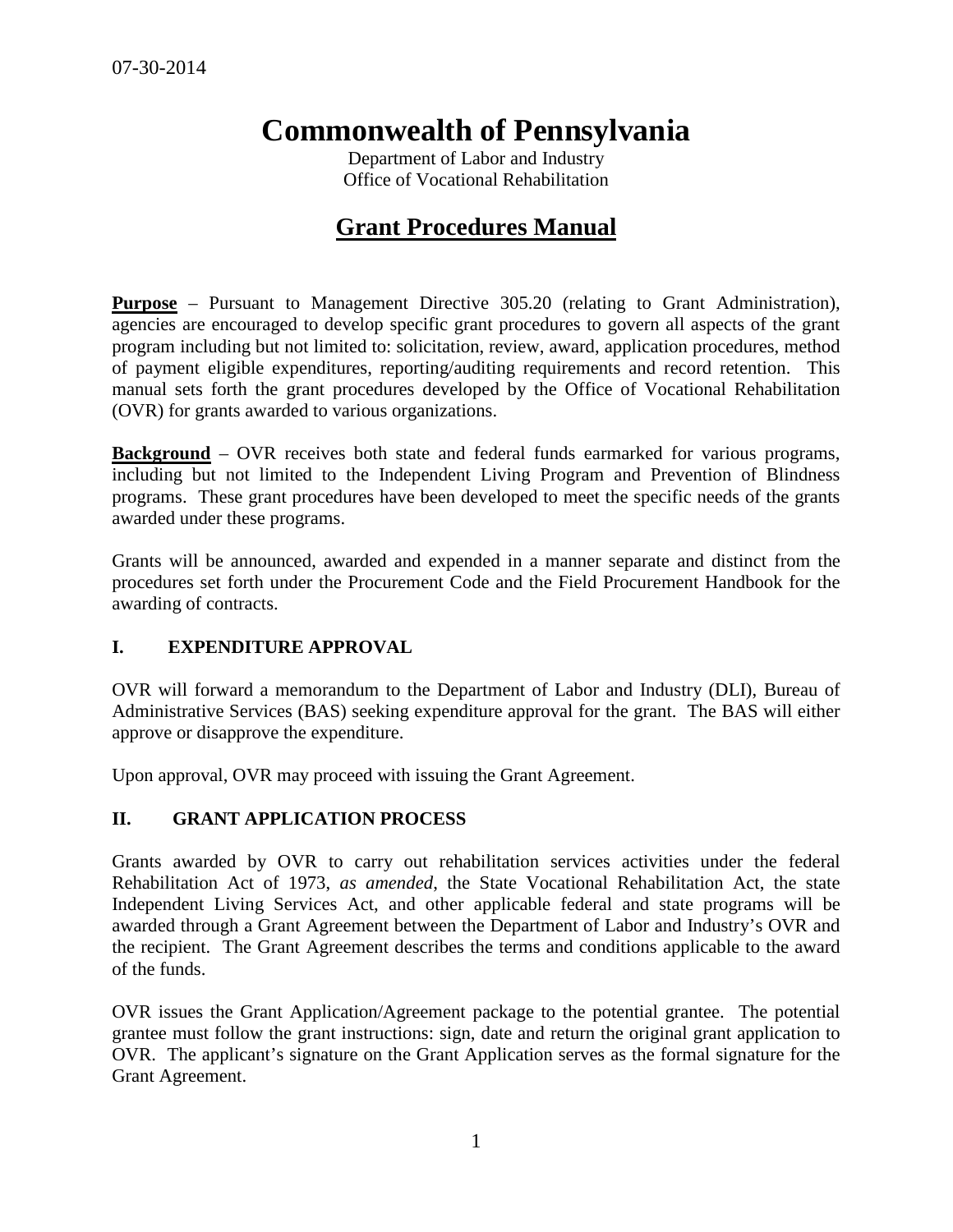The Grant Application/Agreement is reviewed and approved or disapproved by OVR. The OVR approved Grant Application/Agreement is routed through the following agencies to obtain all necessary Commonwealth signatures:

- 1. Executive Director of OVR or his/her designee who has primary responsibility for ensuring all Grant Agreement actions are in compliance with State and Federal laws, regulations, policies and directives.
- 2. Office of Chief Counsel, who reviews and approves all Grant Agreements for form and legality and adherence to laws, regulations and other legal or policy constraints.
- 3. Office of General Counsel, who reviews and approves Grant Agreements referred from the Office of Chief Counsel. OGC may also provide pre-approval status for future use of Grant Agreements.
- 4. Office of Attorney General, who reviews and approves Grant Agreements for form and legality. This office may also provide pre-approval status for future use of Grant Agreements.
- 5. Comptroller's Office, which reviews and approves the Grant Agreements, and ensures availability of funds.

When all necessary Commonwealth signatures have been obtained, the agreement is a fully executed Grant Agreement. OVR will prepare and issue the fully executed Grant Agreement with a notice to proceed letter to the grantee.

## **III. METHOD OF AWARDS**

Grant funds may be awarded in the following manners:

- Restricted grants
- Sole Source (Non-competitive grants)
- Competitive grants

**Restricted Grants -** A restricted grant means a grant where the recipients of the funds are established by statute (such as funding for Centers for Independent Living under the state Independent Living Services Act and Title VII of the federal Rehabilitation Act). Public notification or advertising is not necessary because statutes dictate the appropriate recipients of the funds. The designated recipient must submit a grant application, which, upon full execution, will be the written Grant Agreement. OVR will provide recipients with the following documents:

- 1. Grant Application/Agreement;
- 2. Grant application guidelines and instructions; and,
- 3. Grant procedures.

In these cases OVR will reserve up to 4% of the total appropriation for administration costs incurred by OVR staff when performing administrative services [i.e. creating grants, processing Request for Funds Forms (RFF's), providing technical assistance, etc.] associated with the grants. In the event that the full reserve amount is not used, OVR will increase the grant as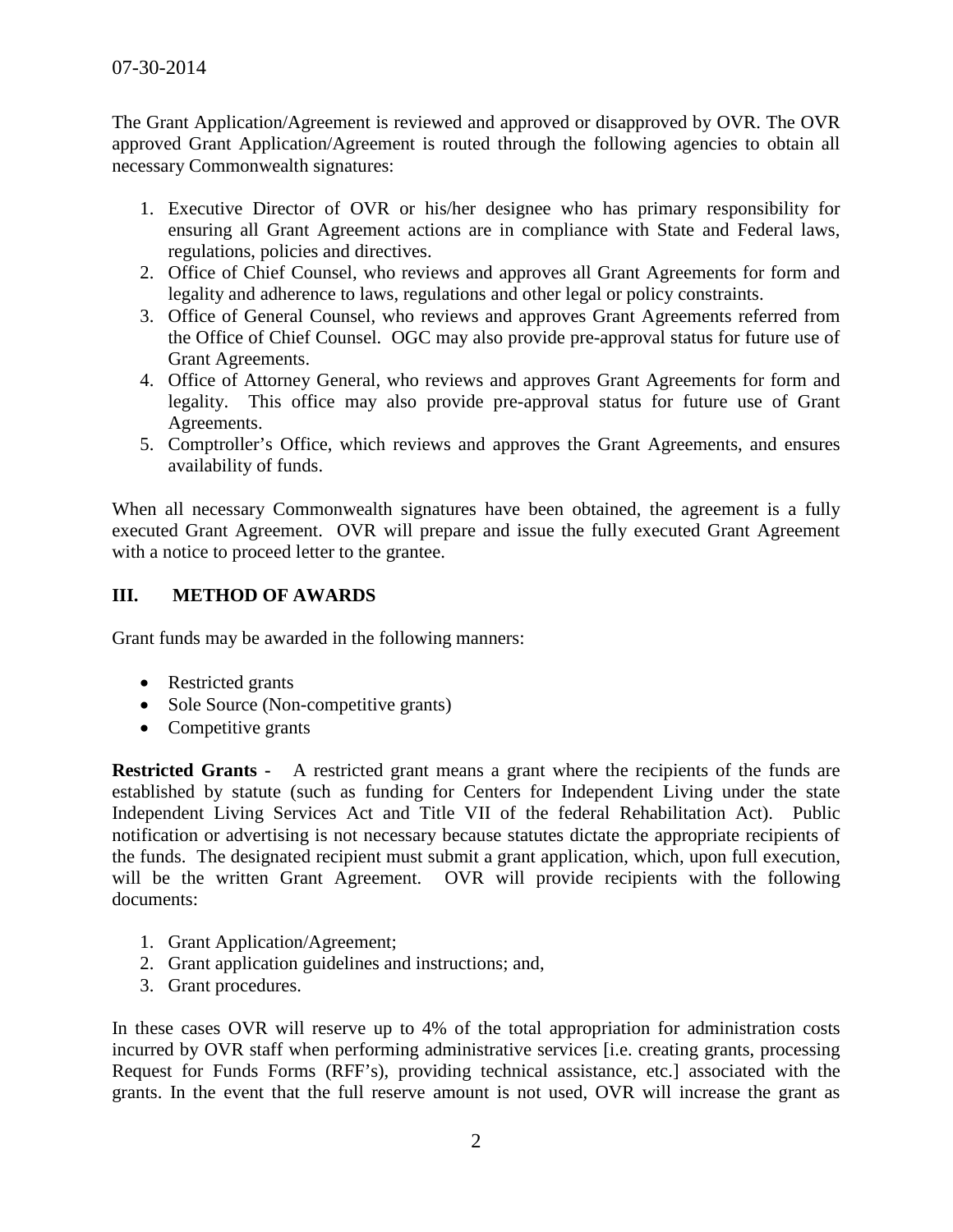appropriate. If the projected full year's remaining administrative reserve balance is 10% or less of the total reserved amount, these funds will remain with OVR and will not be allocated to the grantee. OVR has final discretion as to the allocation of the reserve funds.

**Sole Source (non-competitive grants) –** Grant funds may be awarded on a sole source basis when one of the following conditions is met:

- 1. A single entity/person is the only entity/person capable of implementing the grant program. OVR must provide documentation/evidence to verify this assertion.
- 2. A state or federal statute or regulation exempts the project from the competitive process;
- 3. It is clearly not feasible to award the grant on a competitive basis; or,
- 4. A sole source award is in the best interest of the Commonwealth.

A Sole Source justification must be approved in writing by the DLI Secretary or his/her designee and the Comptroller's Office.

**Competitive Grants** - Where potential recipients of grant funds are not statutorily mandated or specifically identified, public notice of the availability of funds must be made. Public notice shall be made through formal advertising of the Announcement of Grant Availability (AGA) on the OVR [website](http://www.dli.state.pa.us/portal/server.pt/community/vocational_rehabilitation/10356) in the Publication Section and/or the PA Bulletin and distributed to stakeholders and vendors as appropriate.

Additionally, the AGA may be published in local area newspapers, professional trade journals or mailings to appropriate organizations.

- AGA The AGA will include the following information:
	- $\circ$  The statutory or program requirement(s) which the grant fulfills, including a narrative of the program with a citation of the authorizing statute, regulation or guidelines;
	- o the length of time covered by the grant and whether there are renewal options;
	- o the type(s) of organizations eligible for the grant funds;
	- o the closing date, time and location that applications will be received;
	- o the source of funds being awarded including but not limited to funding restrictions, allowable and disallowable costs; and,
	- o Payment Terms
		- **Ex:** Reimbursement or advanced payment process

Interested applicants may pose questions. However, to ensure an equitable playing field for respondents, all questions and responses will be posted on the L&I website. No individual verbal or written responses will be provided to any party.

## **IV. GRANT APPLICATION/AGREEMENT**

A. **Grant Application/Agreement** - the Grant Application submitted by an applicant shall contain all of the following information: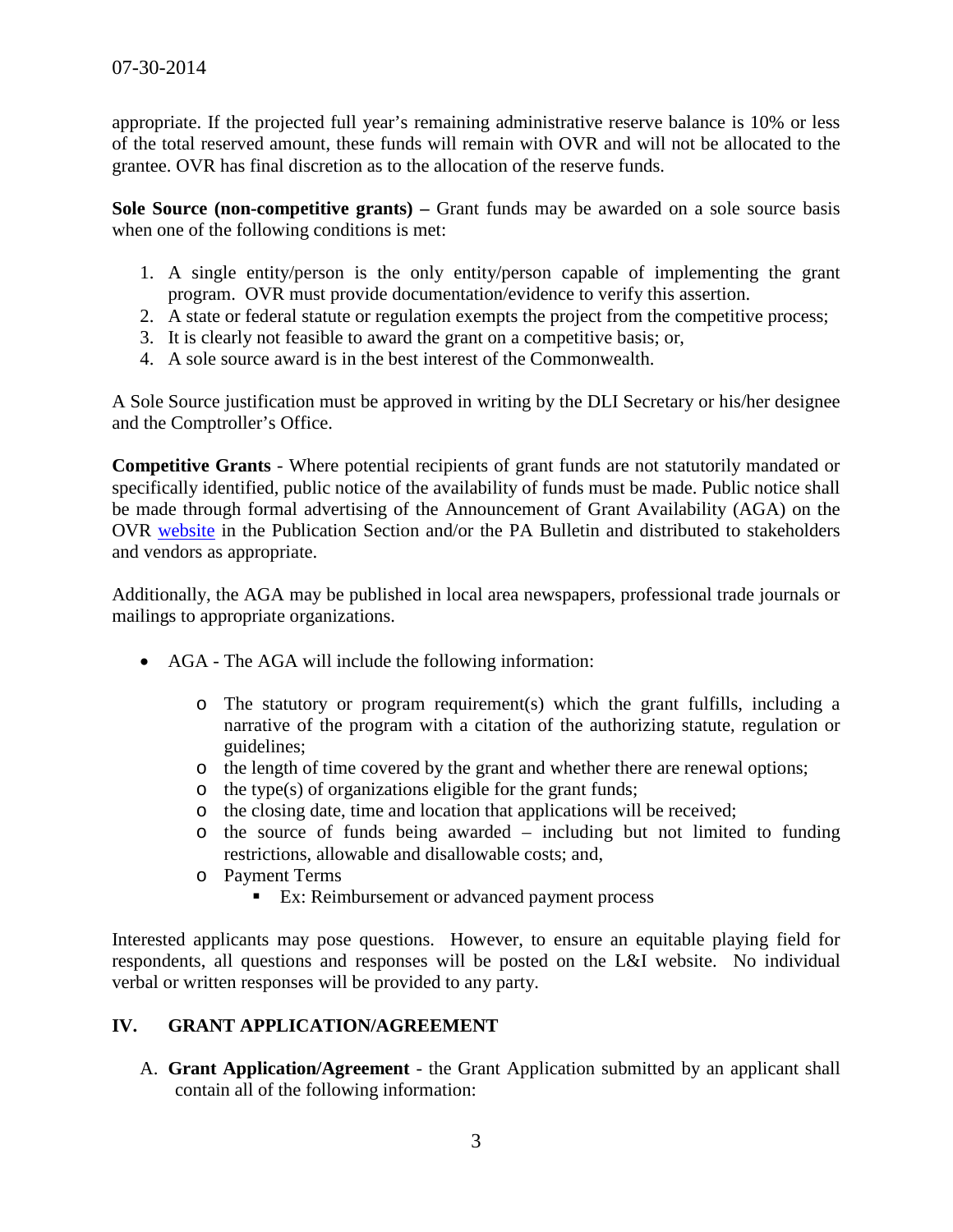- o Grant Agreement ID Number
- o Name, address, phone number and fax number of the grant applicant/fiscal agent;
- o Name and title of the contact person for the grant application;
- o E-mail address and type of organization;
- o Applicant's Federal Employer Identification Number (FEIN);
- o SAP Vendor number
- o Name of the potential grantee
- o Certificate of Signatory Authority; and,
- o Signature of the authorized representative of the grant applicant.

Grant applications may be signed and dated only by an individual authorized to sign by the legal entity. For example:

**Corporations -** an agreement with a corporation shall show the corporate name as the legal entity. The individual authorized to sign the agreement on behalf of the corporation shall assign and indicate his/her official title.

**Partnerships** – an agreement with a partnership shall show the partnership name as the legal entity. The agreement needs to be signed by only one partner if that partner has the authority to bind the partnership.

**Individuals –** an agreement with an individual shall show the individual as the legal entity and be signed by the individual in his or her own name. Individuals may also operate their business under a fictitious name but remain a sole proprietor. In such cases, the agreement must be signed by the individual in his/her name.

**Government agency or Instrumentality** – an agreement with a government agency or instrumentality shall be signed by the individual authorized to sign on behalf of the agency or instrumentality.

**NOTE:** The grantee's signature on the grant application serves as the formal signature for the Grant Agreement if it is awarded.

#### B. **Grant Agreement Requirements:**

- 1. Statement of Work in narrative format;
- 2. Budget and Budget Narrative;
- 3. Program Specifics;
- 4. Grant Provisions; and,
- 5. Assurances and Certifications the grantee agrees to comply with the assurances, certifications and indemnification requirements pertinent to the grant guidelines.

#### C. **Grant Guidelines and Instructions**

The Grant Application package, which includes the guidelines and instructions, is incorporated by reference into the Grant Agreement and does not have to be physically attached.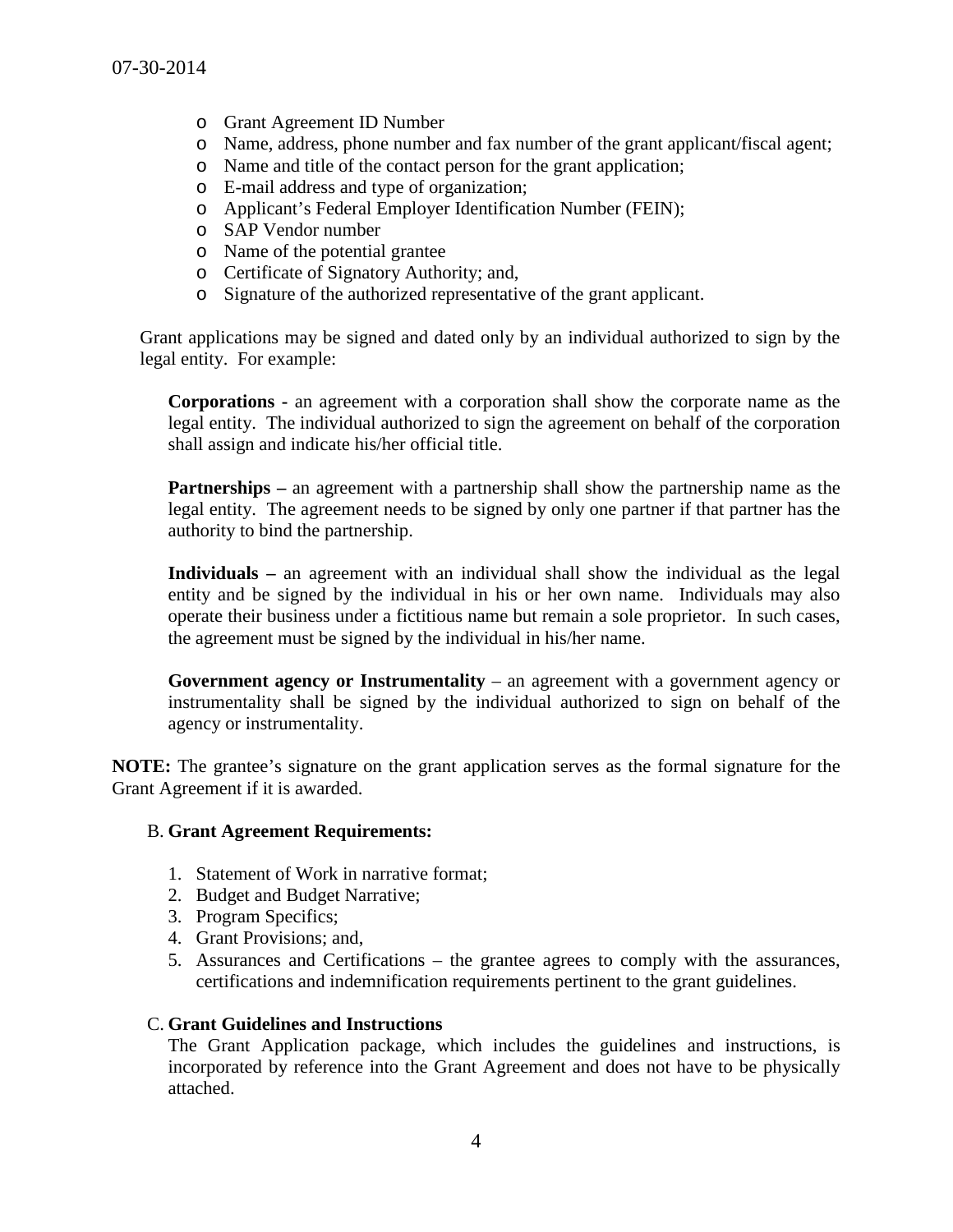The guidelines will include the objective criteria that will be used to evaluate the proposals. Criteria shall generally include:

- 1. Project Summary/Statement of Work/Summary of need's responsiveness to purpose of the AGA
- 2. Eligibility qualifications
- 3. Applicant's capacity to carry out the grant
- 4. Personnel qualifications (i.e. resume, diploma, curriculum vitae, etc.)
- 5. Planned or actual program design
- 6. Available facilities
- 7. Budget amount

OVR should provide informational copies of the funding guidelines to the Comptroller's Office. Funding application guidelines that do not conform to these standards **must** obtain prior review and approval of the Comptroller's Office.

#### D.**Grant Procedures**

OVR's Grant Procedures manual is provided with the grant application/agreement package and is also available on the OVR [website,](http://www.dli.state.pa.us/portal/server.pt/community/vocational_rehabilitation/10356) in the Publications Section.

## **V. RECEIPT OF APPLICATIONS**

All applications must be received at the location specified in the AGA and not later than the date and time specified therein.

Upon receipt OVR is responsible for logging in the applications as they are received. At the time specified for opening the application packages, OVR will perform a cursory review to ensure that all required attachments are included. If any documents are missing, the application will be disqualified as non-responsive.

After the closing date for receipt of applications, all responsive applications will be disseminated to the review team.

## **VI. GRANT REVIEW PROCESS**

#### **A. General Evaluation Criteria**

OVR will review all grant application packages. The review team shall consist of qualified OVR staff, including project staff, program staff and others as appropriate or required. All reviewers will be reminded that they may not participate in any reviews in which they have a conflict of interest or which gives the appearance of a conflict of interest.

The reviewer shall have a clear understanding of the purpose of the AGA and the types of projects to be funded.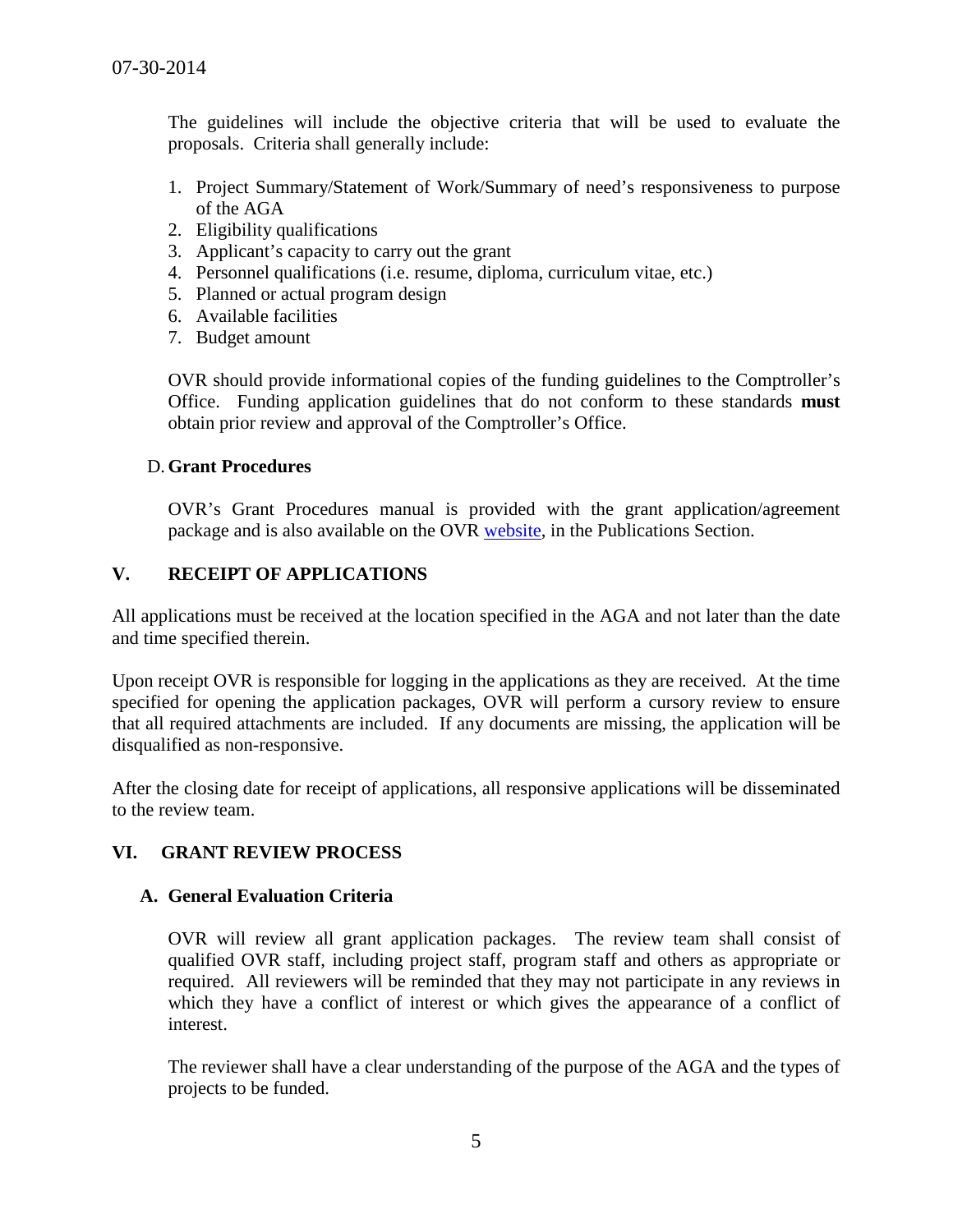OVR must maintain supporting documentation of the competitive selection process.

#### **B. Evaluation Criteria for Competitive Awards**

For competitive awards, objective criteria shall be outlined in the grant application guidelines and followed by OVR staff during the review process and used in rating each application for funding. Criteria shall generally include:

- 1. Project Summary/Statement of Work/Summary of need's responsiveness to purpose of the AGA
- 2. Eligibility qualifications
- 3. Applicant's capacity to carry out the grant
- 4. Personnel qualifications (i.e. resume, diploma, curriculum vitae, etc.)
- 5. Planned or actual program design
- 6. Available facilities
- 7. Budget amount

Cost effectiveness and the relationship of the proposed budget to program objectives must be considered in the evaluation of all applications.

#### **C. Scoring**

A standard scoring tool shall be used by each reviewer during his/her independent review of the applications. The scoring tool should be tailored to the AGA being reviewed and guide the reviewer on the criteria upon which his/her evaluation must be based.

The review team will meet and discuss the applications and tabulate the scores for the applications. The application receiving the highest score will be awarded a grant.

For multi-award grants, OVR shall pre-determine the number of awards to be granted and the minimum score acceptable. The highest scoring applications within the established multi-award number will receive a grant.

OVR reserves the right to discard all applications and make no award. In the event of a tie, OVR maintains authority to determine the tie breaking process.

#### **D. Best and Final Proposals**

- 1. While not required, OVR reserves the right to conduct discussions with applicants for the purpose of obtaining "Best and Final Proposals." To obtain best and final proposals from applicants, OVR may do one or more of the following, in any combination and order:
	- a. Schedule oral presentations; and,
	- b. Request revised proposals.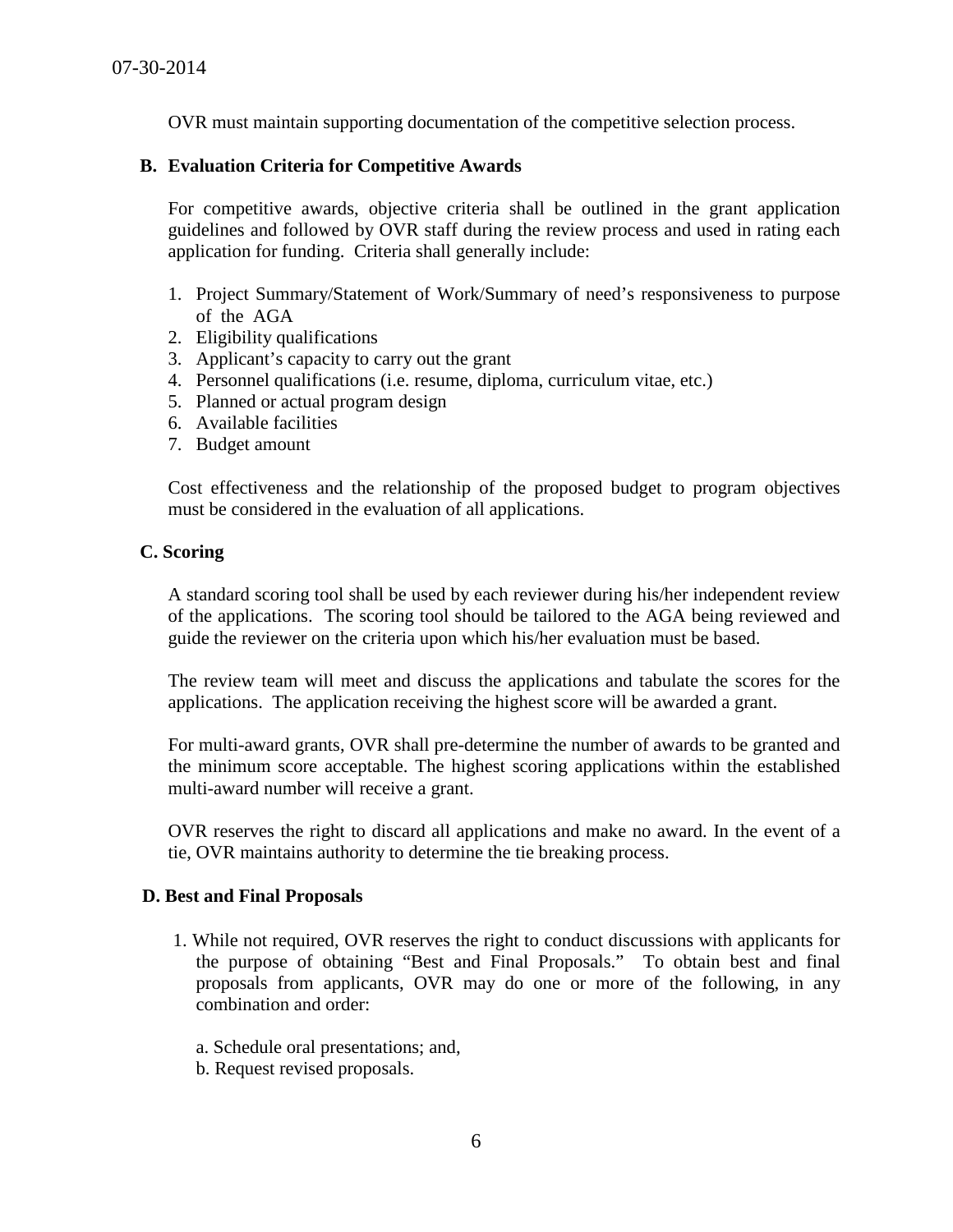- 2. The following applicants will **not** be invited by OVR to submit a Best and Final Proposal:
	- a. Applicants who OVR has determined to be not responsible or whose proposals have been determined to be not responsive.
	- b. Applicants who OVR has determined do not possess the capability, experience or qualifications to assure good faith performance of the Grant Agreement.
	- c. Applicants whose score for their proposal is less than 70%.

OVR may further limit participation in the Best and Final Proposal process to those remaining responsible applicants who OVR has, within its discretion, determined to be within the top competitive range of responsive proposals.

**Discussions for Clarification:** Applicants may be required to make an oral or written clarification of their proposals to OVR to ensure thorough mutual understanding and applicant responsiveness to the AGA requirements. OVR will initiate requests for clarification. Clarifications may occur at any stage of the evaluation and selection process prior to agreement execution.

## **VII. NOTICE OF GRANT AWARD**

## **A. Notification for Restricted and Sole Source Grants**

Grants awarded to statutorily mandated recipients will be processed according to policies and procedures governing the program area. Recipients will be notified by letter.

#### **B. Notification for Competitive Grants**

Each applicant shall be notified in writing within 30 days after the decision is made of the approval or disapproval of the grant application.

The initial award letter shall contain language that specifies that "[T]he Commonwealth cannot be held accountable for any costs incurred by the grantee prior to execution of the Grant Agreement by all necessary Commonwealth signatories." The start date of the Grant Agreement will be placed on the Grant Agreement after all required signatures have been obtained.

Each applicant whose application is disapproved will be notified in writing and provided the opportunity by OVR to request a Debriefing conference. The purpose of this conference is to identify for the applicant the strengths and weaknesses in the application proposal.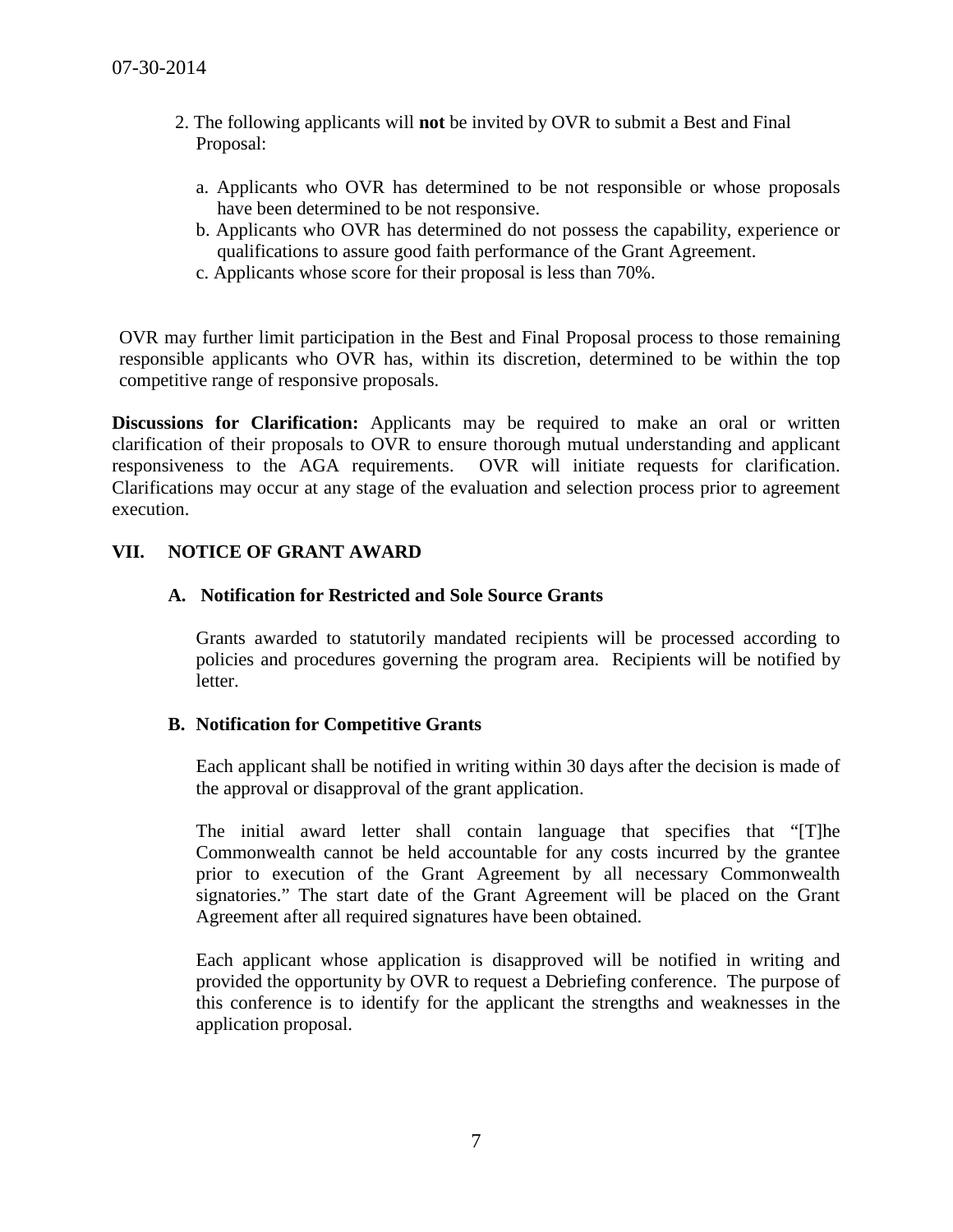### **VIII. SIGNATURE PRE-APPROVAL**

If appropriate, some Grant Application/Agreements may obtain signatory pre-approval from the Office of General Counsel and the Office of Attorney General. Pre-approval of these signatures must be coordinated with the Office of Chief Counsel.

In order to get pre-approval, OVR prepares a memo to the Office of General Counsel and the Office of Attorney General from the Chief Counsel of Labor and Industry. The memo should state:

- 1. OVR is requesting pre-approval for a particular grant form;
- 2. What the grant involves;
- 3. What the grant application entails; and,
- 4. That the application will be used for all awards under the applicable grant.

The memo should include a copy of the grant application package as an attachment.

The Office of Chief Counsel will review the memo and forward it and the grant application package to the Office of General Counsel and Office of Attorney General for pre-approval.

## **IX. PAYMENT PROCESS**

#### **A. Advanced Payment Process**

In order to institute an Advanced Payment Process, OVR will seek approval from the Office of Budget's Comptroller Operations. Upon the Comptroller's approval, the following provisions shall apply to the Grantee in order to secure advanced payments:

- 1. The Grantee will submit to OVR a Request for Funds (RFF) for advance payment for anticipated monthly costs associated with the grant. OVR will provide a template form for the RFF, as well as instructions for its use, a submission schedule, and a spreadsheet to maintain a record of monthly expenses. This RFF may be submitted electronically. The grantee must maintain the wet signature copy for audit purposes.
- 2. Upon receipt, OVR will review and determine if the costs are allowable, process the RFF and arrange for payment to be issued for the approved amount. Payment will be effected through the Automated Clearing House Network, as outlined in the PA Electronic Payment Program, per Management Directive 310.30, issued May 22, 2009.
- 3. If more funds are advanced than actually used by the Grantee during a particular month, those funds will be offset against future advance payment requests.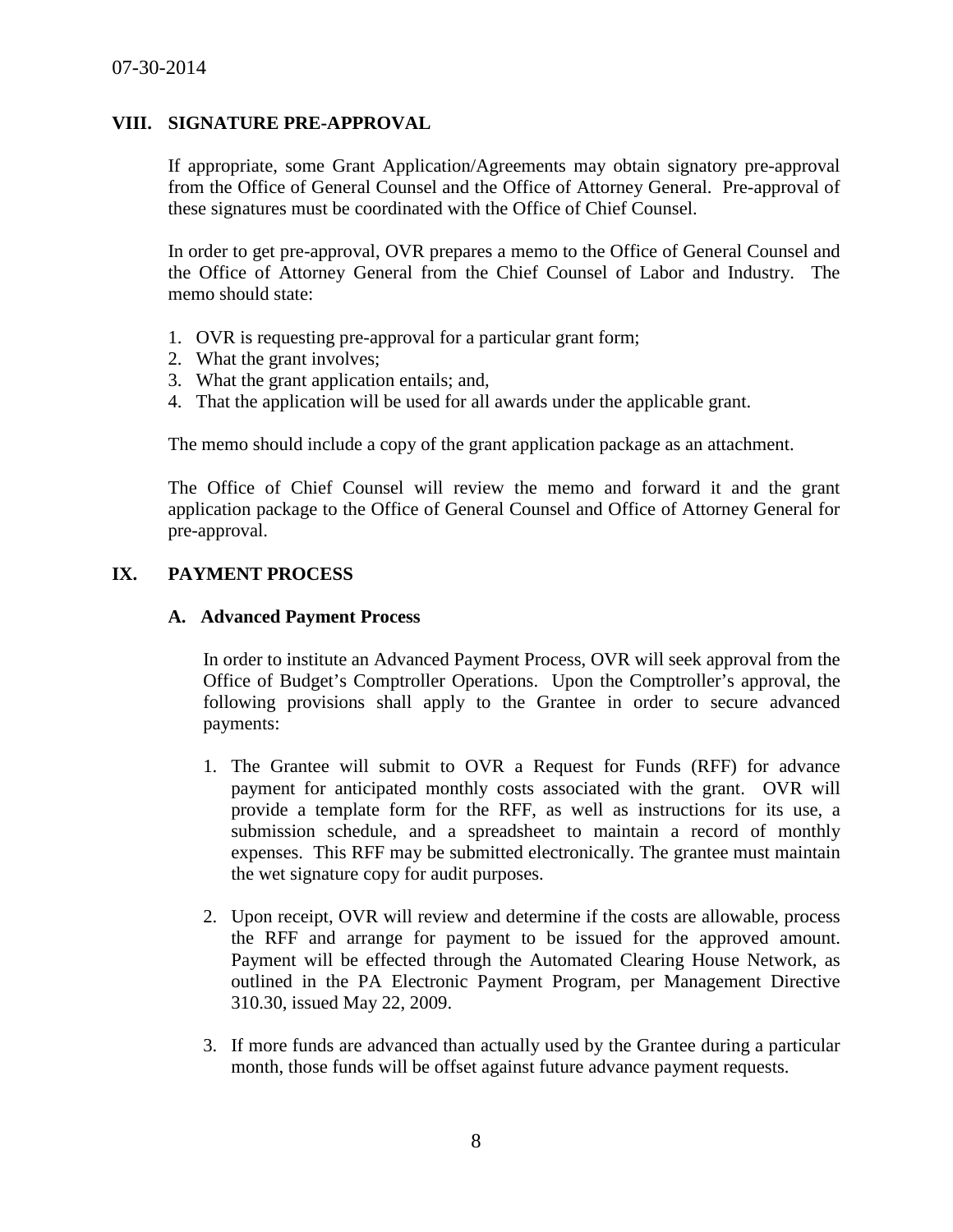- 4. If additional funds were utilized by the Grantee during a particular month, the Grantee will submit a supplemental RFF.
- 5. The Grantee will provide documents, invoices and other verification of expenditures to OVR. This documentation should be supplied electronically, on a monthly basis.
- 6. Expenses deemed inappropriate will not be reimbursed.

## **B. Reimbursement Method/Request for Funds (RFF) process**

OVR will review the documentation in support of expenditures and perform a reconciliation to determine whether expenditures were appropriate under the Grant Agreement. Expenses deemed questionable will require additional justification. Expenses deemed inappropriate will not be reimbursed.

## **X. AMENDMENTS AND FUNDING ADJUSTMENTS**

An Amendment is a significant change in the Grant Agreement requiring approval of all original parties' signatures. Reasons for an Amendment are the following: expansion or revision to the target population, revision to the purpose/intent of the project, change in the designated grantee, significant revisions to the methodology, and a significant increase to the budget which exceeds the total potential Grant Agreement award. These types of Amendments require the Grantee to submit to OVR a revised narrative and revised budget, if applicable. OVR will review the original and revised narrative and/or budget. Upon approval a fully executed grant amendment and a letter authorizing the modifications will be issued. These documents will include the terms and conditions relating to the modification of the award. All grantees must adhere to the terms and conditions of the initial grant agreement.

In order for a grantee to move funds between budget line items or to add additional line items to a budget, a grantee must submit a Budget Revision Request (BRR) to OVR. All Budget Revision Requests are subject to OVR review and approval. If approved, the approved BRR form will be attached to and become part of the Grant Agreement.

In order to increase or decrease the grant award within the total potential Grant Agreement award, a formal Funding Adjustment must be approved by OVR and the Comptroller's Office by means of the Funding Adjustment form, and an approved Budget Revision Request form outlining the changes. The approved Funding Adjustment and BRR form will be attached to and become part of the Grant Agreement.

OVR retains discretion to approve or disapprove Budget Revision Requests.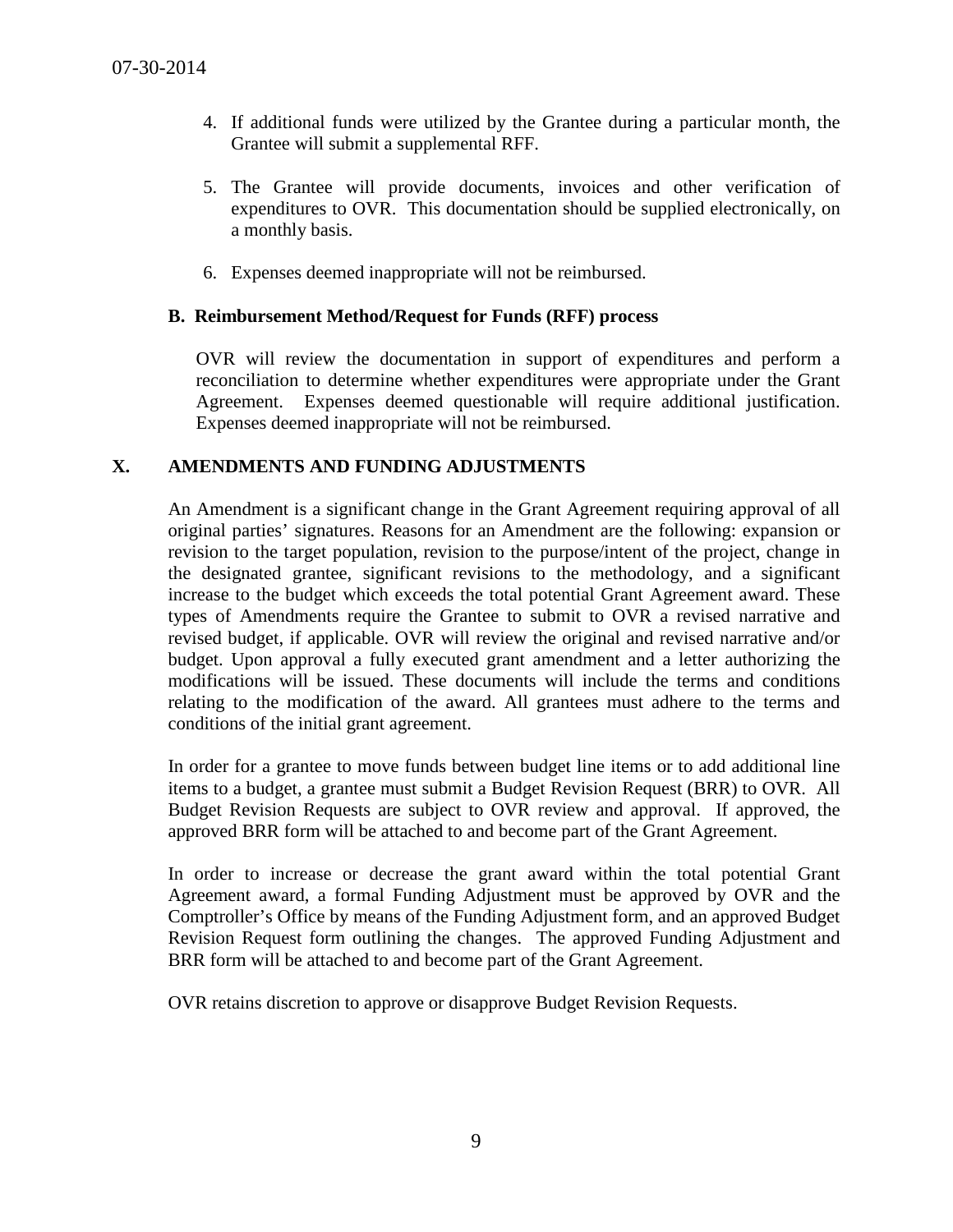## **XI. PROVISIONS FOR FEDERAL GRANTS**

In addition to the other required provisions, federally funded Grant Agreements shall contain the following:

- Data Universal Numbering System (DUNS) number
- Lobbying certification form
- Federal Funding Accountability and Transparency Act Sub-recipient Data Sheet
- Single Audit Clause
- CFDA Number

#### **XII. DEFINITIONS**

**Announcement of Grant Availability –** An announcement disseminated by OVR via the L&I website and/or the PA Bulletin and, as appropriate to, interested stakeholders, vendors and other individuals/entities that notifies the public of the availability of grant funding for designated purposes.

**Available Facilities** – facilities operated by the grantee that will be used to fulfill the requirements of the grant.

**Competitive Grants** – a grant is considered competitive when potential recipients are not statutorily mandated or specifically identified. For these projects, public notice of availability of funds must be made.

**Comptroller –** The PA Comptroller oversees accounting, payroll, and financial reporting for Labor and Industry. They will review, approve, and sign off on all grants that are administered by OVR.

**Disapproval Letter** – A letter sent by OVR to any perspective grantee indicating that they were not awarded a grant.

**Eligibility Qualifications** – criteria established by OVR and/or statute that sets the minimum qualification standards necessary for a grantee.

**Expenditure Approval** – The Internal process required to obtain approval from the Bureau of Administrative Services within the Department to establish a funds commitment for a grant prior to award.

**Federal Funding Accountability and Transparency Act Form** - Federal Funding Accountability and Transparency Act (FFATA) Sub-recipient Data Sheet form is required to be completed by all agencies that receive federal funds. A grant will not be processed without this form.

**Grant** – Management Directive 305.20: "A commitment of funds and programmatic authority by a state agency serving as the grantor to an outside entity for the purpose of carrying out public policy and/or implementing program service delivery. A grant differs